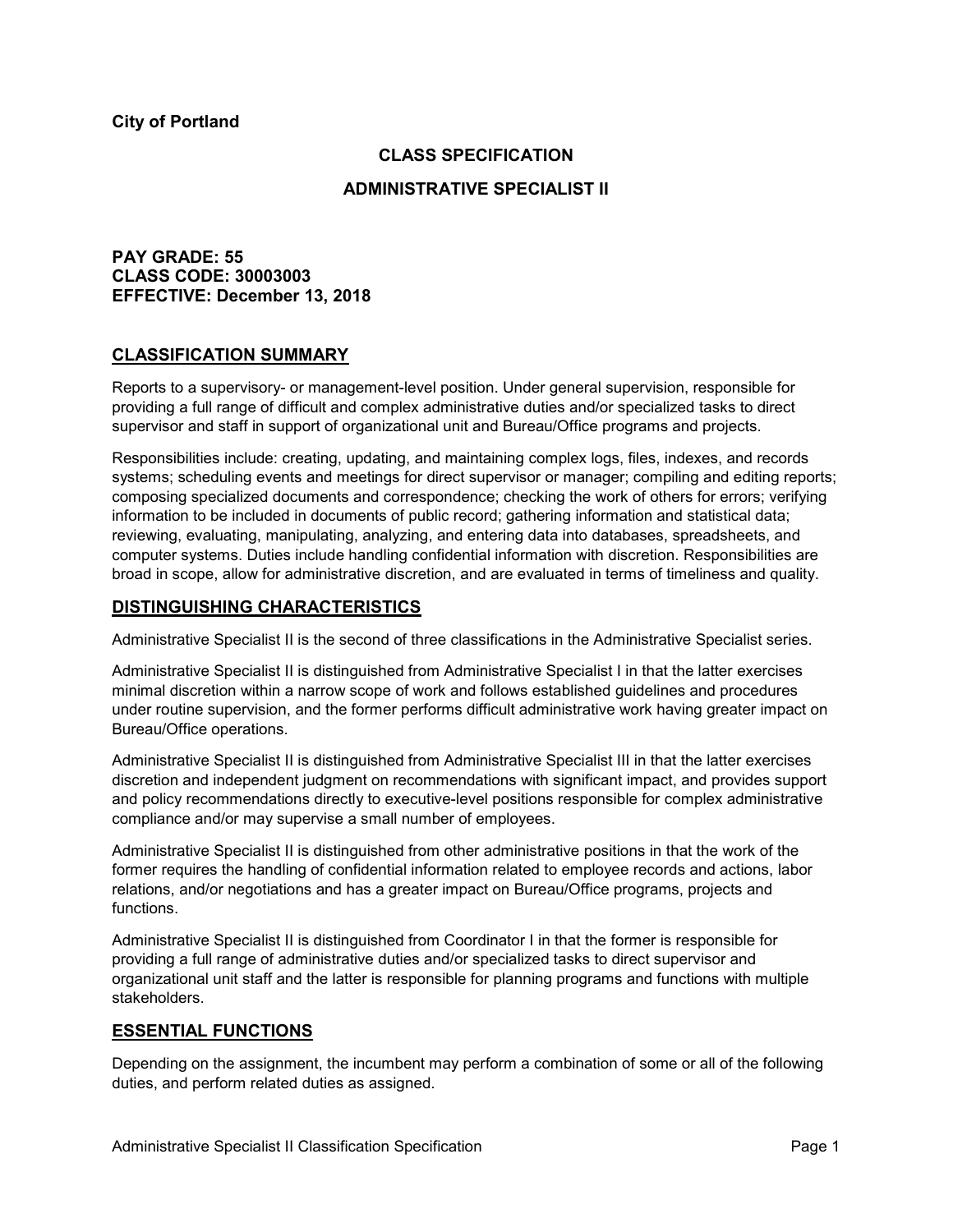General Duties:

- 1. Provide confidential support to immediate supervisor and staff; maintain calendars; screen requests for appointments.
- 2. Type, format, edit, revise, proofread, and print a variety of narrative, statistical, legal, and technical documents and materials ranging from routine to complex; compose documents from rough notes, drafts, modified standard formats and brief verbal instructions; create forms, charts, tables, and spreadsheets involving data manipulation; review documents for accuracy, completeness and compliance with City requirements; develop, revise, and maintain standardized and master documents; compose correspondence, reports, and informational materials; copy materials for internal and external distribution; coordinate mailings.
- 3. Utilize analysis and information-gathering processes to research and assemble information from a variety of sources for the preparation of records and reports; make arithmetic or statistical calculations; conduct special studies and provide recommendations on organizational, procedural, or other changes.
- 4. Research and respond to inquiries from employees, vendors, customers, or citizens on unit, program, or project questions and issues.
- 5. Update and maintain specialized databases and spreadsheets; cross-reference data and identify errors and discrepancies for research and resolution; create reports, analyses, and documents in compliance with regulatory requirements.
- 6. Prepare paper and electronic records for archiving and retrieval pursuant to guidelines; assist in preparing responses to public records requests.
- 7. Perform program and project administration assignments in accordance with guidance and instructions given regarding approach and expected results; study and make recommendations on projects; develop and implement program and project goals and objectives; coordinate program and project activities with other Bureau/Office staff and outside agencies.
- 8. Assist in preparation of program, project, or organizational unit budgets; with direction, prepare program revenue, expenditure analyses, and budget status and monitoring reports.
- 9. Track contractor performance and contract expenditures; audit and process vendor invoices.
- 10. Direct the coordination and set up of meetings; ensure that appropriate travel arrangements are made; produce printed materials for participants.
- 11. Lead, guide, and train other staff within unit.
- 12. Perform a variety of Bureau/Office-specific program administration functions in area of responsibility.

### Specific Duties:

In addition to the General Duties, the incumbent may perform a combination of some or all of the following duties specific to the position.

- 1. Utilize computerized work management systems to plan, estimate material, equipment and personnel requirements, and schedule work orders for public works construction in one or more maintenance sections of Bureau/Office.
- 2. Lead the payroll/timekeeping duties for unit; ensure that pay records are maintained, and that data is entered into payroll and/or timekeeping systems in an accurate and timely manner; ensure compliance with relevant labor contract provisions and City practices; resolve discrepancies and correct errors; train or arrange for the training of employees on timekeeping policies and procedures; research and calculate time for a variety of purposes; exercise tact and diplomacy in dealing with sensitive, complex, and/or confidential personnel issues.
- 3. Process human resources files, records and employee leave requests; communicate human resources information to employees; process new hire and separation paperwork.
- 4. Review invoices and supporting documentation for proper authorization; pay invoices, refunds, and employee reimbursements; answer payment inquiries; resolve related issues; post accounts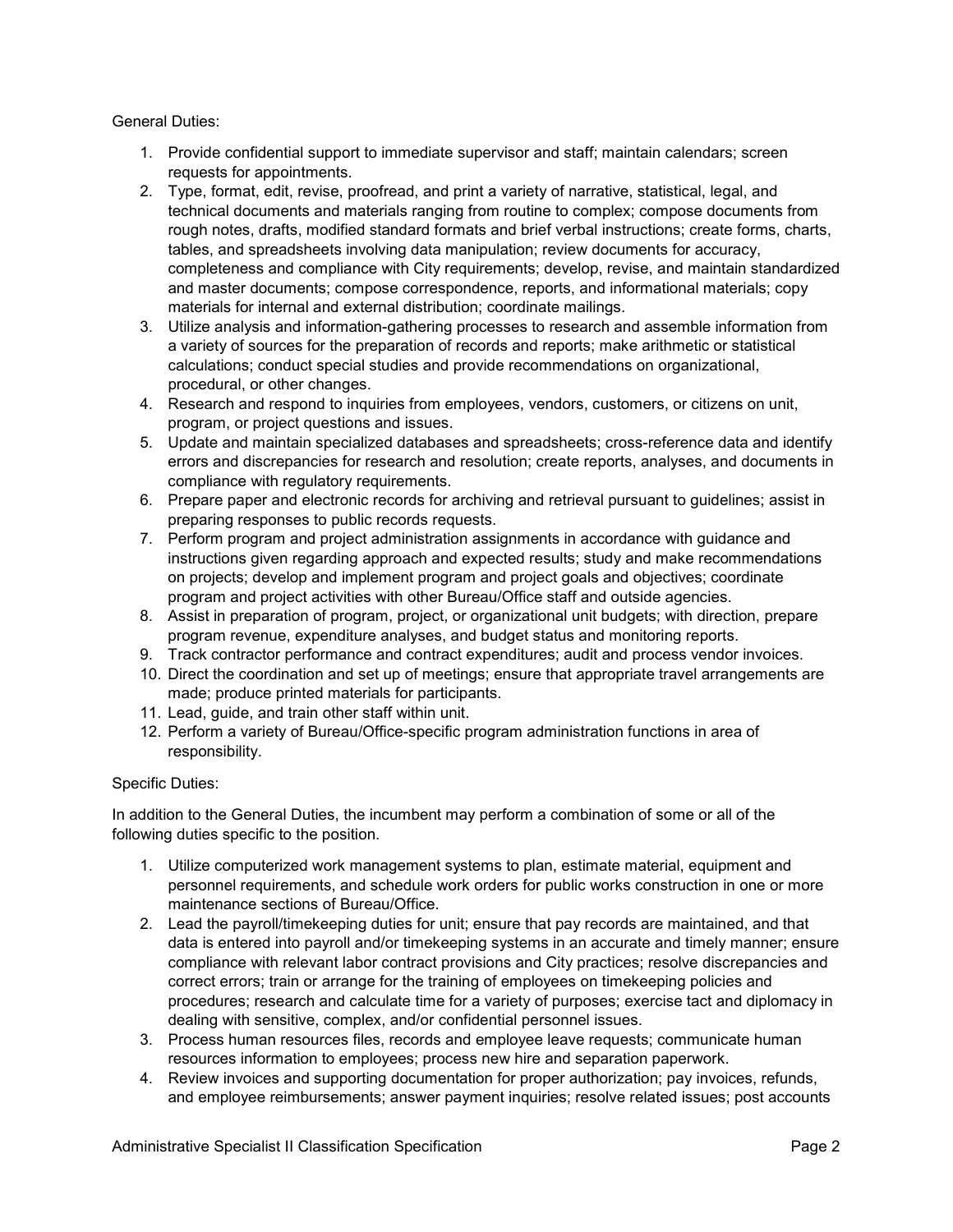receivable journal entries and make deposits; audit receivables; perform online purchasing and receiving; maintain and reconcile procurement cards; approve cardholders' transactions in bank financial system; provide reconciliation information to appropriate unit(s).

- 5. Oversee the disbursement of vendor checks and the receipt and distribution of payroll checks, both paper and electronic.
- 6. Coordinate expert witnesses, consultants, and outside council activities for legal offices.
- 7. Draft and publish routine updates to social media.

# **SUPERVISION RECEIVED AND EXERCISED**

The work of this classification is performed under general supervision by a supervisory- or managementlevel position.

This classification has no supervisory responsibilities.

#### **KNOWLEDGE/SKILLS/ABILITIES REQUIRED**

- 1. Advanced office skills including typing, scheduling, proof-reading, note-taking, filing, logistics support, timekeeping, and related skills in the use of computers and other office equipment.
- 2. Ability to learn City organization, rules, policies and procedures, including payroll, accounts payable, human resources policies, labor contract provisions, and those specific to Bureau/Office or organizational unit.
- 3. Ability to maintain highly sensitive and confidential information, while exercising a high degree of tact, discretion, and diplomacy in sensitive situations; ability to prepare and maintain accurate, concise, and confidential records.
- 4. Ability to utilize City-specific technology and general office software, including Outlook, Word, Access, and Excel, for complex document production and data management.
- 5. Ability to organize, set priorities, and exercise sound judgment.
- 6. Ability to communicate and interact with internal and external customers in a professional and courteous manner, both verbally and in writing.
- 7. Ability to establish and maintain effective working relationships with Bureau/Office managers and staff, community organizations, other governmental officials, media representatives, and the public.
- 8. Ability to be flexible and handle shifting and competing work demands.
- 9. Ability to analyze, interpret, explain, and apply relevant laws, ordinances, administrative rules, and policies.
- 10. Ability to work independently and with a team of staff who perform similar duties.
- 11. Ability to use the City's time management system.

### **MINIMUM QUALIFICATIONS REQUIRED**

Any combination of education and experience that is equivalent to the following minimum qualifications is acceptable.

**Education/Training**: High school diploma or GED;

AND

**Experience**: Three (3) years of related experience.

#### **Special Requirements and/or Qualifications:**

A valid state driver's license may be required for certain positions.

Specific types of experience may be required for certain positions.